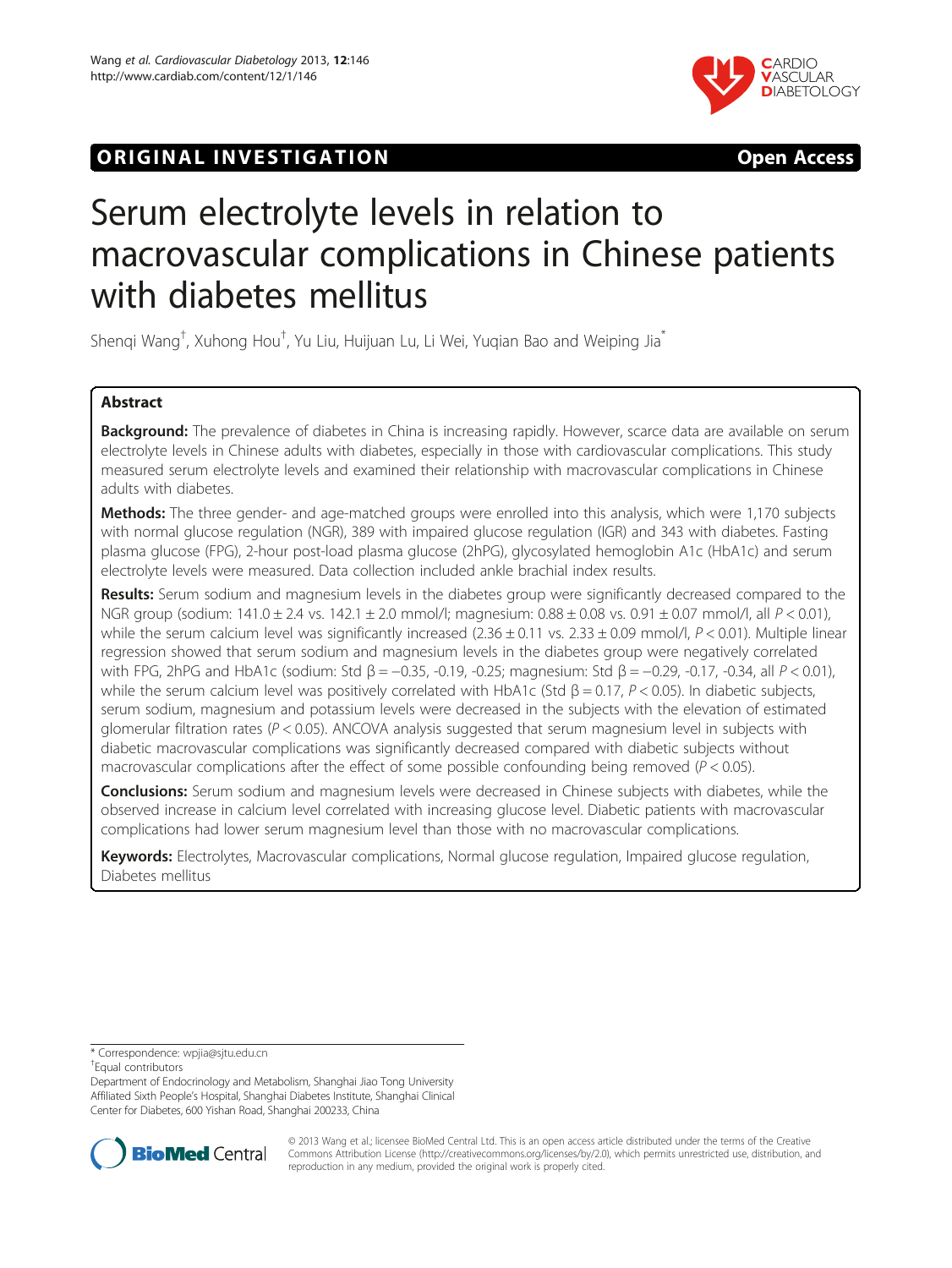# Introduction

The electrolytes in serum include sodium  $(Na<sup>+</sup>)$ , potassium (K<sup>+</sup>), calcium (Ca<sup>2+</sup>) and magnesium (Mg<sup>2+</sup>) [[1\]](#page-7-0). These electrolytes play an important role in intermediary metabolism and cellular function, including enzyme activities and electrical gradients [\[2](#page-7-0)]. Serum concentrations of electrolytes have been shown to change with plasma glucose levels [\[3](#page-7-0)]. Disturbances in the levels of some electrolytes are associated with diabetes mellitus (DM) [[4-7\]](#page-7-0). In addition, hypomagnesemia and diureticassociated hypokalemia may lead to a higher incidence of DM [\[8,9](#page-7-0)], mild electrolyte changes such as low  $Mg^{2+}$ levels can predict mortality in type 2 DM [\[10\]](#page-7-0) and oral magnesium supplementation reduces fasting plasma glucose levels in DM patients [\[11](#page-8-0)]. The Atherosclerosis Risk in Communities (ARIC) study has shown an association between low serum magnesium level and an increased risk of ischemic stroke in African Americans and Caucasians [\[12](#page-8-0)].

The prevalence of DM in China is increasing rapidly [[13\]](#page-8-0). However, scant data are available on serum electrolyte levels in Chinese adults with diabetes, especially in those with cardiovascular complications, such as cardiovascular disease (CVD) events and peripheral arterial disease (PAD) [\[14](#page-8-0)]. In this study, we measured serum electrolyte levels in Chinese subjects with diabetes, to investigate the relationship between electrolytes and glucose levels, and we focus on examining the differences in serum electrolytes in diabetic patients with or without macrovascular complications.

### **Methods**

# Study population

A gender- and age- matched case–control analysis was performed based on data obtained from the follow-up study of the Shanghai Diabetes Study (SHDS) and SHDS II [[15,16\]](#page-8-0). As shown in Figure 1, this follow-up study was conducted from August 2010 to December 2011 in the Caoyang, Anting, and Huayang communities in Shanghai, China. Subjects enrolled in the analysis met the following inclusion criteria: aged 20 years or above and under 75 years, with complete serum electrolytes and fasting glucose data. Exclusion criteria included subjects once taking diuretics in the 2 weeks before being interviewed  $(n = 21)$ , persistent diarrhea or vomiting  $(n = 0)$ , severe renal insufficiency, which was determined using an estimated glomerular filtration rate (eGFR) <60 ml·min<sup>-1</sup>·1.73 m<sup>-2</sup> (n = 34) and any self-report of type 1 diabetes mellitus (T1DM) or a history of diabetes of an unknown type  $(n = 39)$ . In total, 2,723 subjects were enrolled in the study and were grouped according to their glucose tolerance. They were matched (the number ratio of subjects in each group nearly 3:1:1) according to their gender and age (5-year intervals). Then, a normal glucose regulation (NGR) group  $(n = 1,170)$ , an impaired glucose regulation (IGR) group  $(n = 389)$  and a DM group  $(n = 343)$  were formed.

This study was approved by the institutional review board of Shanghai Jiao Tong University Affiliated Sixth People's Hospital in accordance with the principle of the Helsinki Declaration II. Written informed consent was obtained from each subject before the survey.

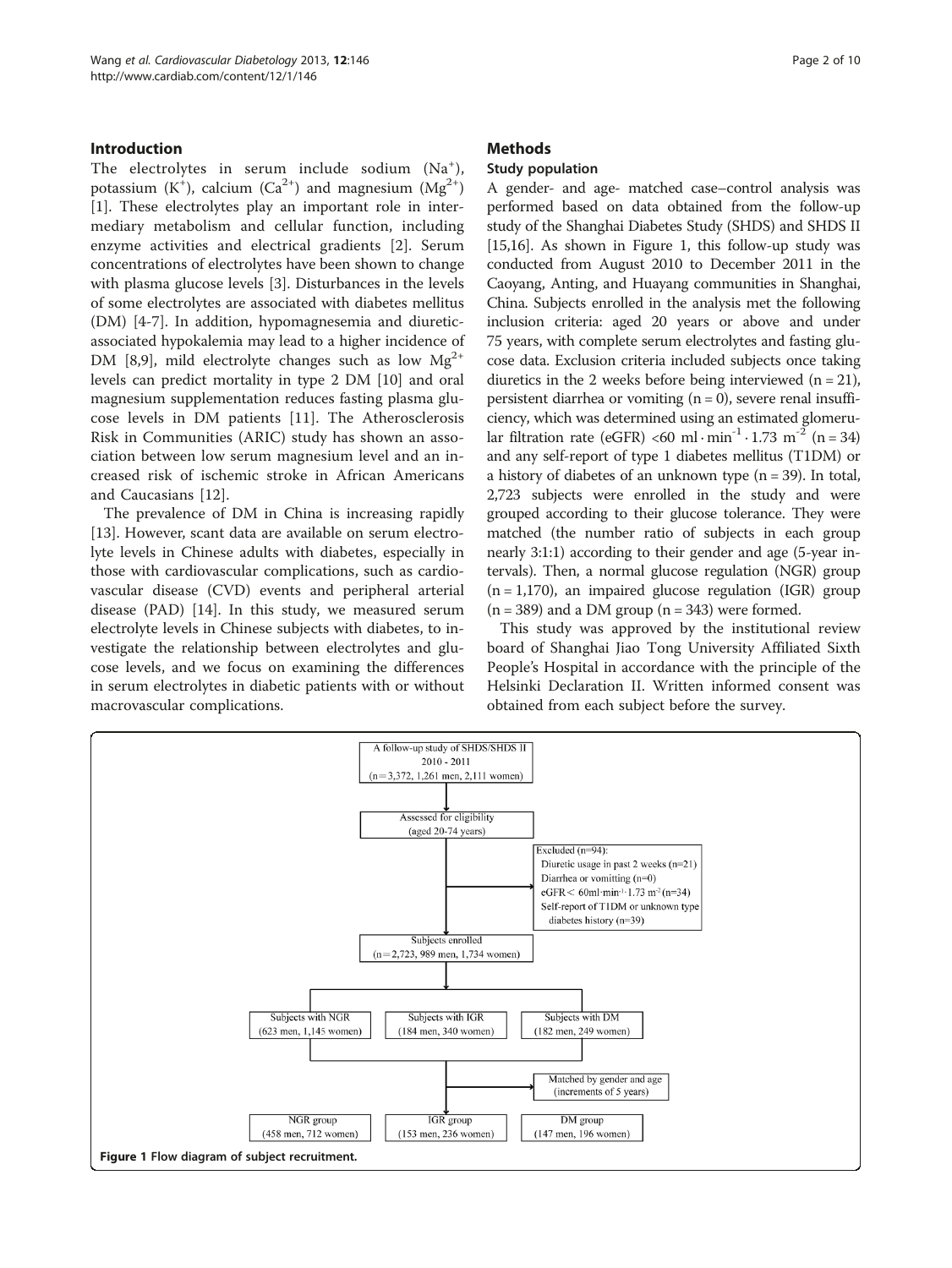#### Laboratory assessment

Subjects were invited to the local hospital between 6 and 8 am following an overnight 8–10 h fast. Venous blood samples were collected at 0 and 120 min following a 75-g oral glucose tolerance test (OGTT) for subjects without self-reported diabetes, or after the consumption of a steamed bun containing approximately 80 g of complex carbohydrates for subjects with selfreported histories of DM. Fasting blood samples were used to obtain serum electrolyte levels and other biochemical analyses. Plasma glucose, electrolytes, creatinine levels (SCr) and lipid profiles were determined with an autoanalyzer (Hitachi 7600 analyzer, Hitachi, Japan). The inter- and intra-assay coefficients of variation for  $\text{Na}^+$ , K<sup>+</sup>, Ca<sup>2+</sup>, Mg<sup>2+</sup> were 0.77% and 1.13%; 1.01% and 1.22%; 1.80% and 3.00%; and 1.15% and 1.92% respectively. Serum glycosylated hemoglobin (HbA1c) was measured using high-performance liquid chromatography. The eGFR was assessed using the following formula: eGFR  $(ml \cdot min^{-1} \cdot 1.73 \text{ m}^{-2}) = 186 \times \text{SCr} \text{ (mg} \cdot \text{dl}^{-1})^{-1.154} \times \text{age}^{-0.203}$ (for women  $\times$  0.742) [\[17\]](#page-8-0).

#### Interviews and measurements

Demographic and disease history information was collected again using a standardized questionnaire during this follow-up study. The anthropometric indices of height and weight were measured while subjects were barefoot and wearing light clothing. The waist circumference (WC) was measured at the point between the costal margin and iliac crests. Body mass index (BMI) was calculated as weight in kilograms divided by height in meters squared [[15](#page-8-0)]. A blood pressure measurement was taken twice using a mercury sphygmomanometer and the results averaged [\[18](#page-8-0)]. A Doppler probe (Nicolet VersaLab SE) was used to calculate the ankle brachial index (ABI), which is equal to the highest measured arterial pressure in the ankle or foot divided the pressure in the arm on each side [[19](#page-8-0)].

#### Definitions and diagnostic criteria

DM was defined as a fasting plasma glucose (FPG)  $\ge$ 7.0 mmol/l and/or a 2-hour post-load plasma glucose  $(2hPG) \geq 11.1$  mmol/l, or on diabetic medication treatment for type 2 diabetes (T2DM). IGR was defined by an impaired fasting glucose (6.1 mmol/l < FPG <7.0 mmol/l and 2hPG <7.8 mmol/l), impaired glucose tolerance (FPG < 6.1 mmol/l and 7.8 mmol/l  $<$  2hPG  $<$  11.1 mmol/l), and impaired fasting glucose with impaired glucose tolerance  $(6.1 \text{ mmol/l} <$  FPG  $<$  7.0 mmol/l and 7.8 mmol/l  $<$  2hPG  $<$ 11.1 mmol/l) in the follow-up [\[20\]](#page-8-0). Normal serum electrolyte reference ranges were used as follows: 137 mmol/l  $\leq$  Na<sup>+</sup>  $\leq$  145 mmol/l, 3.5 mmol/l  $\leq$  K<sup>+</sup>  $\leq$ 5.1 mmol/l, 2.08 mmol/l  $\leq$  Ca<sup>2+</sup>  $\leq$  2.60 mmol/l, 0.65 mmol/ l ≤ Mg<sup>2+</sup> ≤ 1.05 mmol/l. Hypertension was defined as a blood pressure of >140/90 mmHg or the use of antihypertensive medications [\[21](#page-8-0)]. Dyslipidemia was defined as a serum triglyceride (TG) level  $\geq$ 1.7 mmol/L or a high density lipoprotein cholesterol (HDL-C) level <0.9 mmol/L in men and <1.0 mmol/L in women [\[22](#page-8-0)].

Diabetic macrovascular complications in this study included any patient with a history of CVD events or PAD. Subjects were defined as having had CVD events if a history of coronary heart disease (CHD) or stroke was evident. Various non-fatal CVDs were determined according to the self-reports of patients, which were confirmed by their medical records. The definition of CHD included a history of hospitalization for myocardial infarction, a surgical history of coronary balloon angioplasty, coronary stent implantation or coronary artery bypass. Stroke was defined as a history of language or physical dysfunction that continued for more than 24 h, and ischemic or hemorrhagic stroke was diagnosed using imaging examinations (computed tomography or magnetic resonance imaging) [\[23](#page-8-0)].

According to the current guidelines proposed by the American Heart Association (AHA), PAD was identified as an ABI <0.90 in either leg. Those with an ABI >1.3 were excluded from the analysis to avoid those with significant medial artery layer calcification, which is independent of atherosclerotic plaques [\[24\]](#page-8-0); other individuals were considered as non-PAD [\[19\]](#page-8-0).

#### Statistical methods

Summarized data are shown as mean ± standard deviation or as frequencies (%). One-way analysis of variance (one-way ANOVA) was used to compare the mean differences and the Pearson's chi-square test was used to compare the proportional differences in demographic characteristics and serum electrolyte levels among the NGR, IGR and DM groups, or among the mildly decreased eGFR, normal eGFR and elevated eGFR groups. The linear trends of electrolyte levels within the groups were tested. Multiple linear regression analyses were used to determine the relationships between electrolytes and glucose levels. Analysis of covariance (ANCOVA) was used to compare the mean differences in electrolyte levels after adjustment by possible confounding factors between DM subjects with macrovascular complications and those without macrovascular complications. SPSS for windows (version 17.0, SPSS, Chicago, IL, USA) was used to perform the statistical analyses. The significance level was  $P$  value <0.05, and the results were adjusted with the Bonferroni correction for multiple testing.

# Results

#### Characteristics of the study population

The gender and age distributions of all subjects prior to matching, and of the remaining unmatched subjects were shown in Table [1.](#page-3-0) After matching, an overall total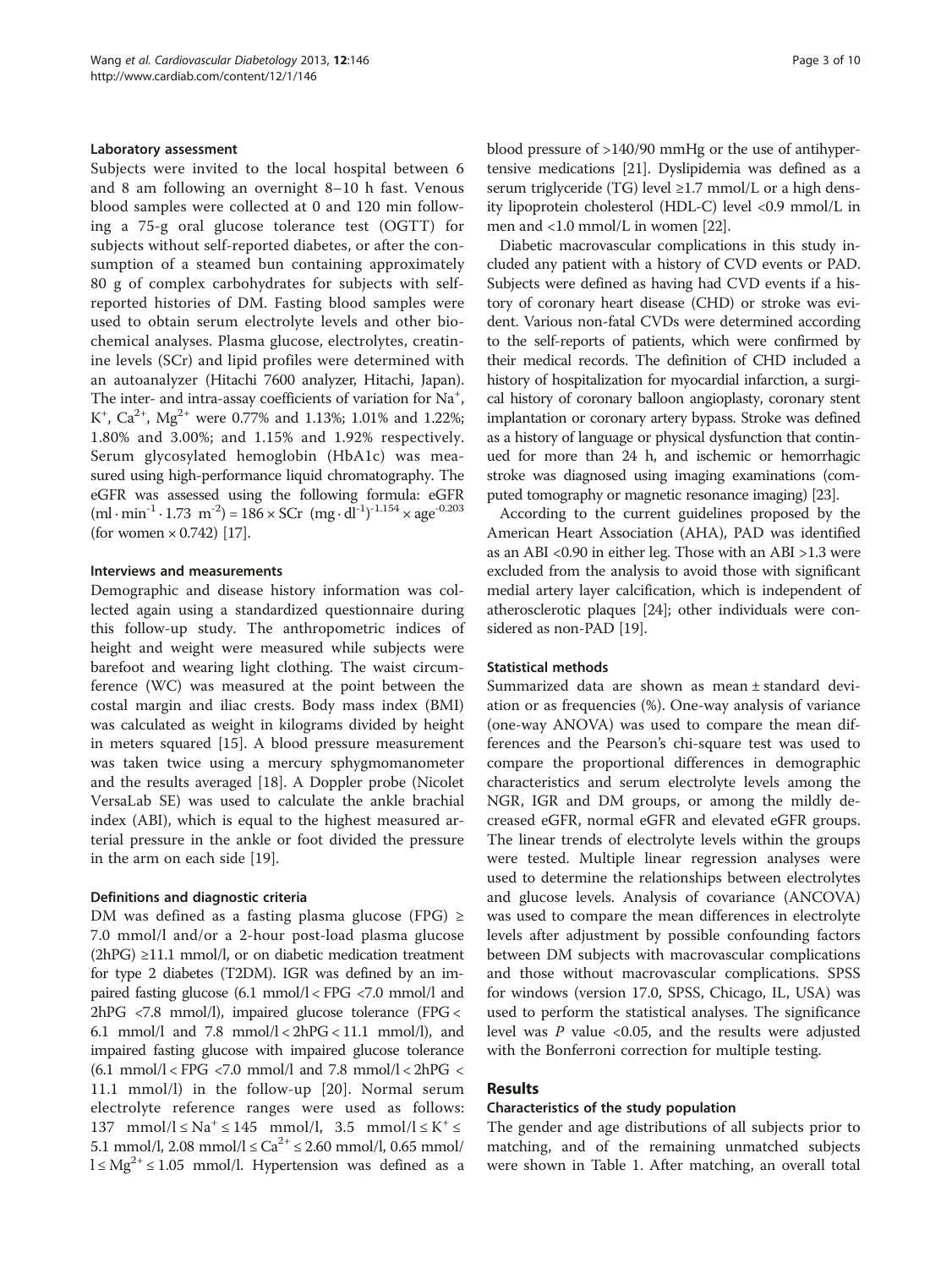<span id="page-3-0"></span>Table 1 Gender and age distributions of all subjects prior to matching, and those of the unmatched and matched subjects

|                 | NGR (Group I)   | IGR (Group II) | DM (Group III) |  |
|-----------------|-----------------|----------------|----------------|--|
| Before matching |                 |                |                |  |
| n (men/women)   | 1768 (623/1145) | 524 (184/340)  | 431 (182/249)  |  |
| Age (years)     | $52.6 + 11.5$   | $57.2 + 10.2$  | $60.0 + 9.2$   |  |
| Unmatched       |                 |                |                |  |
| n (men/women)   | 598 (165/433)   | 135 (31/104)   | 88 (35/53)     |  |
| Age (years)     | $43.8 + 11.1$   | $56.5 + 12.8$  | $67.2 + 7.4$   |  |
| Matched         |                 |                |                |  |
| n (men/women)   | 1170 (458/712)  | 389 (153/236)  | 343 (147/196)  |  |
| Age (years)     | $57.1 \pm 8.7$  | $57.5 \pm 9.1$ | $58.1 \pm 8.6$ |  |

Descriptive values are expressed as the frequency or

mean ± standard deviation.

of 1,902 subjects (758 men, 1,144 women) with a mean age of  $57.4 \pm 8.8$  years participated in this study. As shown in Table 2, among the NGR, IGR and DM groups, there were no significant differences in gender or age. There were significant differences in BMI, WC, systolic blood pressure (SBP), diastolic blood pressure (DBP), total cholesterol (TC), TG, HDL-C, SCr, eGFR, FPG, 2hPG, and HbA1c. In the DM group, 231 (65.3%) subjects had hypertension, 173 (48.9%) had dyslipidemia and 37 (10.5%) had a history of CVD events. These proportions were significantly higher in the DM group than in the NGR group. There was no significance in the proportion of individuals affected by PAD among the three groups.

The study included 343 subjects with diabetes (147 men, 196 women) with a mean age of  $58.1 \pm 8.6$  years. There were 178 self-reported T2DM subjects (80 men, 98 women) in them. In the self-reported T2DM subjects, the mean diabetes duration was  $9.1 \pm 6.2$  years and 31 (17.4%) subjects claimed to be currently receiving insulin therapy. Medications that were taken at the time of the study by individuals in the NGR, IGR and DM groups were also shown in Table [3](#page-4-0).

### Serum electrolyte levels among the three groups

Among the NGR, IGR and DM groups, 9 (0.8%), 4 (1.0%) and 14 (4.1%) subjects had hyponatremia ( $P < 0.01$ ), while 55 (4.7%), 17 (4.4%), and 10 (2.9%) subjects had hypernatremia ( $P = 0.36$ ); 14 (1.2%), 11 (2.8%) and 2 (0.6%) had hypokalemia ( $P = 0.02$ ), while 17 (1.5%), 3 (0.5%) and 4 (1.2%) subjects had hyperkalemia ( $P = 0.57$ ); 6 (0.5%), 0 (0.0%) and 4 (1.2%) had hypocalcemia ( $P = 0.09$ ), while

| Table 2 Characteristics of the subjects grouped according to glucose tolerance status |  |
|---------------------------------------------------------------------------------------|--|
|---------------------------------------------------------------------------------------|--|

| <b>Characteristics</b>                                            | <b>NGR</b>                | <b>IGR</b>                | <b>DM</b>                  |        | P-value  |            |           |  |  |
|-------------------------------------------------------------------|---------------------------|---------------------------|----------------------------|--------|----------|------------|-----------|--|--|
|                                                                   | (Group I)<br>$(n = 1170)$ | (Group II)<br>$(n = 389)$ | (Group III)<br>$(n = 343)$ | All    | I vs. II | II vs. III | I vs. III |  |  |
| Age (years)                                                       | $57.1 \pm 8.7$            | $57.5 \pm 9.1$            | $58.1 \pm 8.6$             | 0.19   | 1.000    | 1.000      | 0.216     |  |  |
| BMI $(Kq \cdot m^{-2})$                                           | $23.3 \pm 3.6$            | $24.6 \pm 3.5$            | $25.2 \pm 4.0$             | < 0.01 | < 0.001  | 0.120      | < 0.001   |  |  |
| WC (cm)                                                           | $81.1 \pm 9.4$            | $84.8 \pm 9.2$            | $86.8 \pm 9.1$             | < 0.01 | < 0.001  | 0.011      | < 0.001   |  |  |
| SBP (mmHg)                                                        | $124 \pm 16$              | $129 \pm 18$              | $132 \pm 17$               | < 0.01 | < 0.001  | 0.017      | < 0.001   |  |  |
| DBP (mmHg)                                                        | $79 \pm 10$               | $81 \pm 10$               | $83 \pm 9$                 | < 0.01 | 0.028    | 0.015      | < 0.001   |  |  |
| TC (mmol/L)                                                       | $5.17 \pm 0.95$           | $5.32 \pm 0.97$           | $5.39 \pm 1.00$            | < 0.01 | 0.028    | 0.956      | 0.001     |  |  |
| $TG$ (mmol $\cdot L^{-1}$ )                                       | $1.45 \pm 1.02$           | $1.79 \pm 1.17$           | $2.15 \pm 2.04$            | < 0.01 | < 0.001  | < 0.001    | < 0.001   |  |  |
| HDL-C (mmol $\cdot$ L <sup>-1</sup> )                             | $1.44 \pm 0.34$           | $1.34 \pm 0.31$           | $1.27 \pm 0.29$            | < 0.01 | < 0.001  | 0.011      | < 0.001   |  |  |
| SCr (umol $\cdot$ L <sup>-1</sup> )                               | $66.0 \pm 12.7$           | $65.5 \pm 13.8$           | $64.0 \pm 14.8$            | 0.04   | 1.000    | 0.371      | 0.041     |  |  |
| eGFR (ml $\cdot$ min <sup>-1</sup> $\cdot$ 1.73 m <sup>-2</sup> ) | $99.4 \pm 16.9$           | $100.9 \pm 18.6$          | $105.6 \pm 22.4$           | < 0.01 | 0.515    | 0.002      | < 0.001   |  |  |
| FPG (mmol $\cdot$ L <sup>-1</sup> )                               | $5.22 \pm 0.45$           | $5.85 \pm 0.61$           | $8.30 \pm 2.62$            | < 0.01 | < 0.001  | < 0.001    | < 0.001   |  |  |
| $2hPG$ (mmol $\cdot$ L <sup>-1</sup> )                            | $5.77 \pm 1.11$           | $8.15 \pm 1.50$           | $14.63 \pm 5.03$           | < 0.01 | < 0.001  | < 0.001    | < 0.001   |  |  |
| $HbA1c$ (%)                                                       | $5.5 \pm 0.4$             | $5.7 \pm 0.5$             | $7.2 \pm 1.6$              | < 0.01 | < 0.001  | < 0.001    | < 0.001   |  |  |
| Hypertension (%)                                                  | 462 (39.5)                | 212 (54.5)                | 231 (65.3)                 | < 0.01 | < 0.001  | 0.003      | < 0.001   |  |  |
| Dyslipidemia (%)                                                  | 305 (26.1)                | 160(41.1)                 | 173 (48.9)                 | < 0.01 | < 0.001  | 0.033      | < 0.001   |  |  |
| CVD (%)                                                           | 66 (5.6)                  | 34(8.7)                   | 37 (10.5)                  | < 0.01 | 0.031    | 0.350      | 0.001     |  |  |
| PAD (%)                                                           | 38(3.3)                   | 19 (4.9)                  | 15(4.2)                    | 0.23   | 0.323    | 0.334      | 0.150     |  |  |

Descriptive values are expressed as the mean ± standard deviation or frequency (%). Differences are assessed using the one-way ANOVA test for means and by the chi-square test for proportions. The Bonferroni correction is applied for the multiple testing.

Abbreviations: NGR Normal glucose regulation, IGR Impaired glucose regulation, DM Diabetes mellitus, BMI Body mass index, WC Waist circumstance, SBP Systolic blood pressure, DBP Diastolic blood pressure, PAD Peripheral arterial disease, TC Total cholesterol, TG Triglyceride, HDL High density lipoprotein cholesterol, FPG Fasting plasma glucose, 2hPG 2-hour post-load plasma glucose, HbA1c Glycosylated hemoglobin.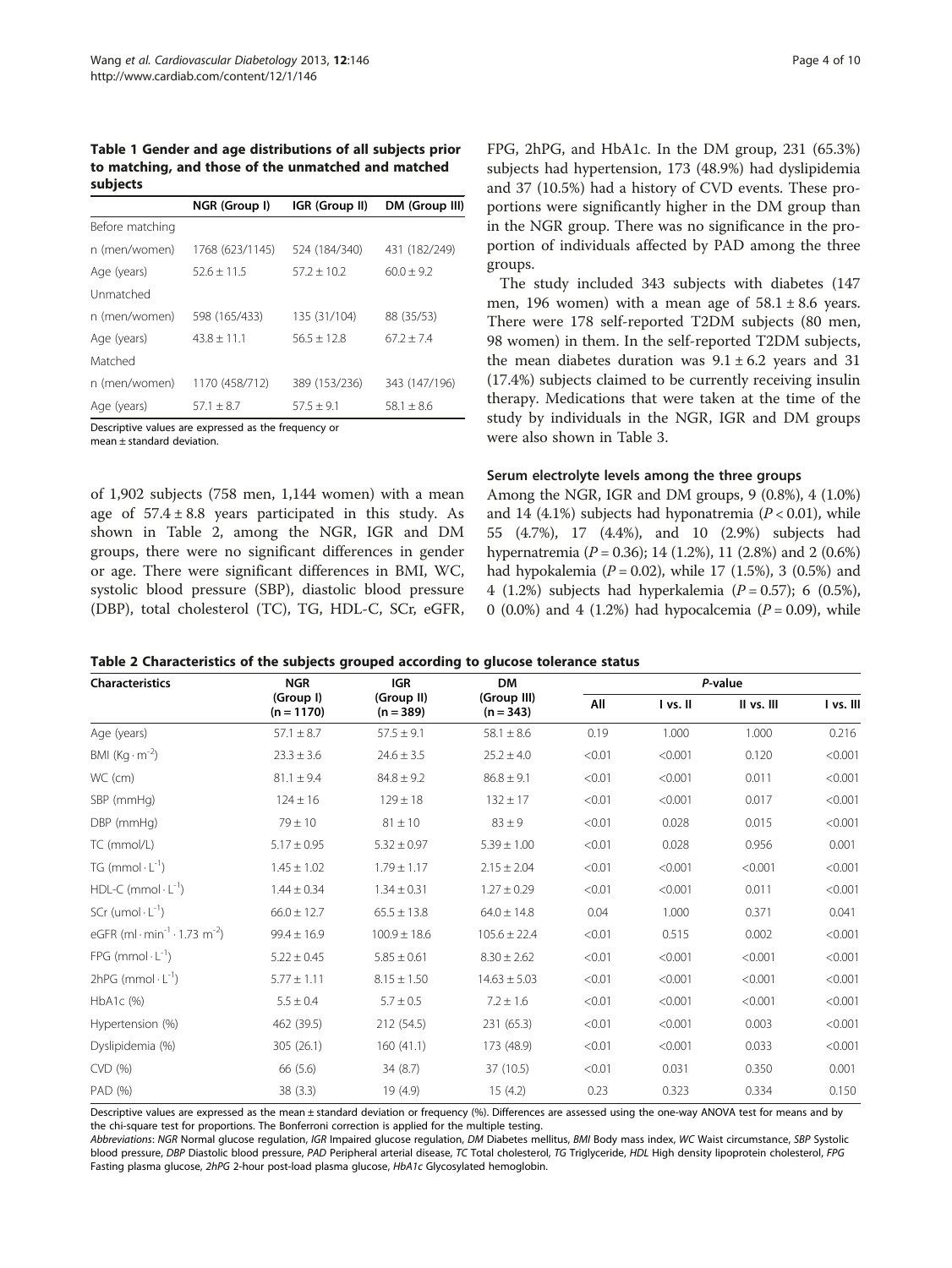<span id="page-4-0"></span>Table 3 Current medication among the groups

| <b>Medications</b>          | NGR (Group I)<br>$(n = 1170)$ | IGR (Group II)<br>$(n = 389)$ | DM (Group III)<br>$(n = 343)$    |
|-----------------------------|-------------------------------|-------------------------------|----------------------------------|
| Antihypertensive drugs      |                               |                               |                                  |
| Diuretic (%)                | (0.0)                         | 0(0.0)                        | 0(0.0)                           |
| ARB (%)                     | 77 (6.6)                      | 25(6.4)                       | 46 (13.4)                        |
| <b>ACEI (%)</b>             | 27(2.3)                       | 16(4.1)                       | 23(6.7)                          |
| $\beta$ -blocker (%)        | 12(1.0)                       | 10(2.6)                       | 5(1.5)                           |
| $CCB$ $(%)$                 | 86 (7.4)                      | 53 (13.6)                     | 59 (17.2)                        |
| Others (%)                  | 36(3.1)                       | 24(6.2)                       | 10(2.9)                          |
| Antidiabetic drugs          |                               |                               | Self-reported<br>$T2DM(n = 178)$ |
| Insulin (%)                 |                               |                               | 31 (17.4)                        |
| Oral hypoglycemic drugs     |                               |                               |                                  |
| Metformin (%)               |                               |                               | 61 (34.3)                        |
| Sulphonylurea (%)           |                               |                               | 41 (23.0)                        |
| Glinide (%)                 |                               |                               | 26 (14.6)                        |
| Thiazolidinedione (%)       |                               |                               | 10(5.6)                          |
| α-Glucosidase inhibitor (%) |                               |                               | 24 (13.5)                        |
| Others (%)                  |                               |                               | 3(1.7)                           |

Descriptive values are expressed as frequency (%).

Abbreviations: ARB Angiotensin II receptor blocker, ACEI Angiotensin-converting enzyme inhibitor, CCB Calcium channel blocker.

3 (0.3%), 0 (0.0%) and 3 (0.9%) subjects had hypercalcemia  $(P = 0.09)$ ; 0 (0.0%), 0 (0.0%) and 2 (0.6%) had hypomagnesemia ( $P = 0.01$ ), while 26 (2.2%), 11 (2.8%) and 3 (0.9%) subjects had hypermagnesemia ( $P = 0.16$ ).

As shown in Table [4,](#page-5-0) when compared to the NGR group, serum levels of Na<sup>+</sup> and Mg<sup>2+</sup> were significantly decreased ( $P < 0.01$ ), while Ca<sup>2+</sup> level was significantly increased for both genders in the DM group  $(P < 0.01)$ . Serum Na<sup>+</sup>, Mg<sup>2+</sup> and Ca<sup>2+</sup> levels showed linear trends in the DM, IGR and NGR groups  $(P < 0.01)$ .

# Serum electrolyte levels in DM subjects with different eGFRs

As shown in Table [5](#page-5-0), DM subjects were divided into mildly decreased eGFR (eGFR 60 to 89 ml·min · 1.73 m<sup>-2</sup>), normal eGFR (eGFR 90 to 119 ml·min $\cdot$  1.73 m<sup>-2</sup>) and elevated eGFR groups (eGFR over  $120 \text{ ml} \cdot \text{min} \cdot 1.73 \text{ m}^{-2}$ ). Serum  $\mathrm{Na^+}$ ,  $\mathrm{Mg^{2+}}$  and  $\mathrm{K^+}$  levels were lowest in the elevated eGFR group ( $P < 0.01$ ) and showed decreasing trends from the mildly decreased eGFR group, normal eGFR group to the elevated eGFR group  $(P < 0.01)$ .

# Correlation of electrolytes and glucose levels in subjects with DM

As shown in Table [6,](#page-6-0) serum  $Na^+$  and  $Mg^{2+}$  levels were negatively correlated with FPG (Pearson's r= −0.35 and  $-0.29$ , respectively), 2hPG (Pearson's r =  $-0.19$  and  $-0.17$ ,

respectively) and HbA1c (Pearson's  $r = -0.25$  and  $-0.34$ , respectively; all  $P < 0.01$ ), while serum Ca<sup>2+</sup> level was positively correlated with HbA1c (Pearson's  $r = 0.17$ ;  $P < 0.05$ ) after adjustment for co-variables, including gender, age, BMI, SBP, DBP, TG, HDL and eGFR levels.

# Serum electrolyte levels in subjects with and without DM macrovascular complications

As shown in Table [7](#page-6-0), only serum  $Mg^{2+}$  level was significantly lower in DM subjects with macrovascular complications compared to those without macrovascular complications. The mean value of serum  $Mg^{2+}$  level was  $0.86 \pm 0.10$  mmol/L and  $0.87 \pm 0.08$  mmol/L, respectively ( $P < 0.05$ ). In detail, the mean value of serum  $Mg^{2+}$  level was  $0.85 \pm 0.11$  mmol/L and  $0.88 \pm 0.08$  mmol/L in subjects with and without CVD events, respectively, and  $0.85 \pm 0.10$  mmol/L and  $0.87 \pm 0.08$  mmol/L in subjects with and without PAD, respectively.

# **Discussion**

Derangement of water and electrolyte balances may occur in subjects with DM, resulting from insulin deficiency, hyperglycemia and hyperketonemia [[25\]](#page-8-0). The present study has determined that electrolyte levels are altered among Chinese subjects with different glucose tolerance statuses. Specifically, we verified that serum  $Mg^{2+}$  level was reduced in Chinese subjects with diabetic macrovascular complications.

# Alterations in serum electrolyte levels with elevated glucose levels

Significant reductions in serum  $Na^+$  and  $Mg^{2+}$  levels and an elevation in serum  $Ca^{2+}$  in subjects with DM were observed. These results were consistent with those reported by previous studies [[6](#page-7-0),[7,](#page-7-0)[26](#page-8-0),[27](#page-8-0)]. Furthermore, levels of serum Na<sup>+</sup> and Mg<sup>2+</sup> were negatively correlated with plasma glucose levels, measured as FPG, 2hPG and HbA1c, while  $Ca^{2+}$  level was positively correlated with HbA1c in subjects with DM.

Previous studies have estimated that serum Na<sup>+</sup> concentrations decrease from 0.24 mmol/l to 0.29 mmol/l for every 1.0 mmol/l decrease in glucose concentration [[28,29\]](#page-8-0). Our findings suggested there was a 0.32 mmol/l decrease of Na<sup>+</sup> per 1.0 mmol/l fasting plasma glucose. Yajnik et al. observed that plasma  $Mg^{2+}$  concentrations were inversely related to plasma glucose levels in subjects with DM [\[30\]](#page-8-0), and our results are in accordance with this.

In the present study, serum electrolyte levels of Na<sup>+</sup> and  $Mg^{2+}$  decreased along with an elevation in the eGFR in subjects with DM. Under physiological conditions, most of the Na<sup>+</sup> is reabsorbed in the proximal tubule of the kidney and  $Mg^{2+}$  is mostly reabsorbed in the loop of Henle [\[31](#page-8-0)]. Hyperglycemia-induced osmotic diuresis,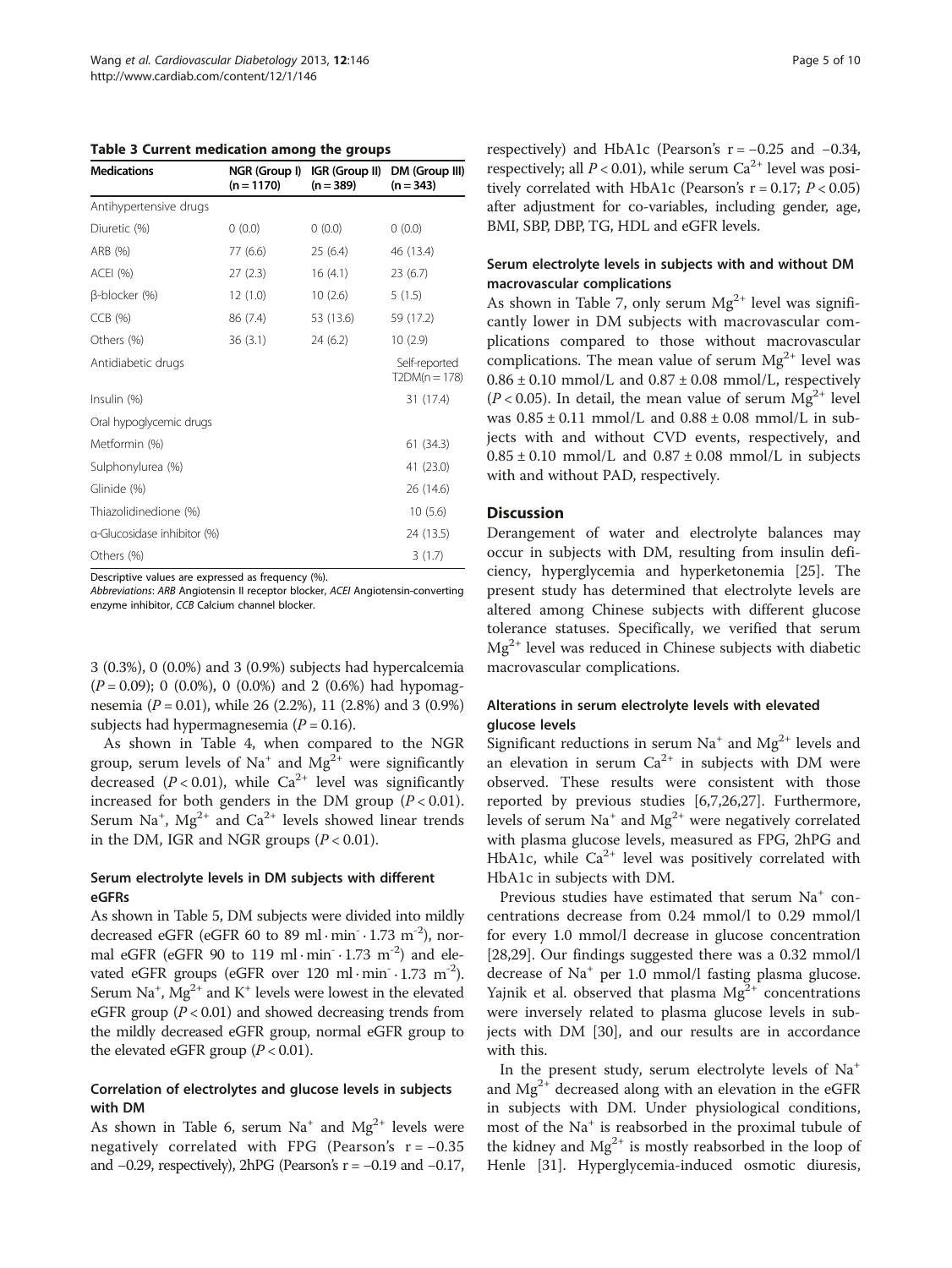| Electrolyte              | <b>NGR</b>      | <b>IGR</b>      | <b>DM</b>       | P-value |          |            |           |              |
|--------------------------|-----------------|-----------------|-----------------|---------|----------|------------|-----------|--------------|
| levels                   | (Group I)       | (Group II)      | (Group III)     | All     | I vs. II | II vs. III | I vs. III | Linear trend |
| Overall                  | $n = 1170$      | $n = 389$       | $n = 343$       |         |          |            |           |              |
| Na <sup>+</sup> (mmol/L) | $142.1 \pm 2.0$ | $142.1 \pm 2.0$ | $141.0 \pm 2.4$ | < 0.01  | 1.000    | < 0.001    | < 0.001   | < 0.01       |
| $K^+$ (mmol/L)           | $4.21 \pm 0.37$ | $4.17 \pm 0.38$ | $4.26 \pm 0.37$ | 0.01    | 0.188    | 0.007      | 0.172     | 0.25         |
| $Ca2+$ (mmol/L)          | $2.33 \pm 0.09$ | $2.34 \pm 0.09$ | $2.36 \pm 0.11$ | < 0.01  | 0.110    | 0.034      | < 0.001   | < 0.01       |
| $Mq^{2+}$ (mmol/L)       | $0.91 \pm 0.07$ | $0.92 \pm 0.08$ | $0.88 \pm 0.08$ | < 0.01  | 0.643    | < 0.001    | < 0.001   | < 0.01       |
| Men                      | $n = 458$       | $n = 153$       | $n = 147$       |         |          |            |           |              |
| $Na+$ (mmol/L)           | $142.0 \pm 2.0$ | $142.3 \pm 1.9$ | $141.0 \pm 2.2$ | < 0.01  | 0.501    | < 0.001    | < 0.001   | < 0.01       |
| $K^+$ (mmol/L)           | $4.22 \pm 0.39$ | $4.14 \pm 0.38$ | $4.26 \pm 0.40$ | 0.04    | 0.128    | 0.040      | 0.930     | 0.71         |
| $Ca2+$ (mmol/L)          | $2.32 \pm 0.09$ | $2.32 \pm 0.09$ | $2.34 \pm 0.10$ | < 0.01  | 1.000    | 0.121      | 0.002     | < 0.01       |
| $Mq^{2+}$ (mmol/L)       | $0.92 \pm 0.07$ | $0.92 \pm 0.08$ | $0.89 \pm 0.08$ | < 0.01  | 1.000    | < 0.001    | < 0.001   | < 0.01       |
| Women                    | $n = 712$       | $n = 236$       | $n = 196$       |         |          |            |           |              |
| $Na+$ (mmol/L)           | $142.1 \pm 2.0$ | $141.9 \pm 2.1$ | $141.1 \pm 2.5$ | < 0.01  | 1.000    | < 0.001    | < 0.001   | < 0.01       |
| $K^+$ (mmol/L)           | $4.21 \pm 0.36$ | $4.19 \pm 0.37$ | $4.26 \pm 0.34$ | 0.14    | 1.000    | 0.169      | 0.309     | 0.22         |
| $Ca2+$ (mmol/L)          | $2.34 \pm 0.09$ | $2.35 \pm 0.09$ | $2.37 \pm 0.11$ | < 0.01  | 0.143    | 0.217      | 0.001     | < 0.01       |
| $Ma^{2+}$ (mmol/L)       | $0.91 \pm 0.07$ | $0.92 \pm 0.08$ | $0.87 \pm 0.09$ | < 0.01  | 1.000    | < 0.001    | < 0.001   | < 0.01       |

<span id="page-5-0"></span>Table 4 Serum electrolyte levels of subjects among the groups

Descriptive values are expressed as the mean ± standard deviation. Differences are assessed using the one-way ANOVA. Bonferroni correction is applied for multiple testing. Linear trends of electrolyte levels within groups were tested.

Abbreviations: NGR Normal glucose regulation, IGR Impaired glucose regulation, DM Diabetes mellitus, Na Sodium, K Potassium, Ca Calcium, Mg, Magnesium.

which can increase excretion, is thought to be a primary mechanism underlying the decreased serum concentrations of Na<sup>+</sup> and Mg<sup>2+</sup> observed in response to elevated glucose levels. Additionally, overly aggressive volume reexpansion and glomerular hyperfiltration can induce renal  $Mg^{2+}$  wasting at the proximal tubule and the loop of Henle.  $Mg^{2+}$  reabsorption parallels  $Na^{+}$  reabsorption in the proximal tubules; therefore, volume expansion would further decrease the reabsorption of both  $Mg^{2+}$ and Na<sup>+</sup> [[8,](#page-7-0)[32\]](#page-8-0).

In addition, we found that serum  $Ca^{2+}$  level was positively correlated with glucose level. This observation was consistent with previous studies [\[27,33,34](#page-8-0)].  $Ca^{2+}$  is mainly reabsorbed in the proximal tubule. Its reabsorption is coupled to Na<sup>+</sup> absorption, and it appears to compete with  $Mg^{2+}$  for transport in the loop of Henle. In the distal

convoluted tubule,  $Ca^{2+}$  absorption is regulated independently of Na<sup>+</sup>, where numerous factors, such as calcitonin, parathyroid hormone, and vitamin D, can have marked effects on  $Ca^{2+}$  reabsorption and secretion [[31,35\]](#page-8-0). Energy metabolism is associated with bone remodeling, and glucose levels also regulate parathyroid hormone and vitamin D levels [[36](#page-8-0)]. This means that the excess excretion of  $Ca<sup>2</sup>$ + , induced by hyperglycemia, may be weakened by several pathways. Alternatively, the Resnick ionic hypothesis suggested that metabolic disorders, such as hypertension, metabolic syndrome, and diabetes, share a common, altered intracellular condition, characterized by decreased  $Mg^{2+}$  level and reciprocally elevated free intracellular  $Ca^{2+}$ level [\[37\]](#page-8-0). Intracellular  $Ca^{2+}$  plays a critical role in muscle contractions, insulin secretion, and glucose uptake after the binding of insulin to muscle cell membranes. The

Table 5 Serum electrolyte levels in DM subjects stratified by eGFR.

| Electrolyte<br>levels | eGFR (ml $\cdot$ min $\cdot$ 1.73 m <sup>-2</sup> ) |                                 |                                    |        | P-value  |            |           |                 |
|-----------------------|-----------------------------------------------------|---------------------------------|------------------------------------|--------|----------|------------|-----------|-----------------|
|                       | Mildly decreased<br>(Group I) $(n = 81)$            | Normal<br>$(Group II)(n = 186)$ | Elevated<br>(Group III) $(n = 76)$ | Αll    | l vs. II | II vs. III | l vs. III | Linear<br>trend |
| $Na+$ (mmol/L)        | $141.8 + 2.1$                                       | $141.1 + 2.5$                   | $140.1 + 2.1$                      | < 0.01 | 0.114    | 0.006      | < 0.001   | < 0.01          |
| $K^+$ (mmol/L)        | $4.36 + 0.38$                                       | $4.23 + 0.36$                   | $4.22 + 0.35$                      | 0.02   | 0.022    | 000.       | 0.052     | 0.02            |
| $Ca^{2+}$ (mmol/L)    | $2.36 + 0.11$                                       | $2.35 + 0.11$                   | $2.36 + 0.09$                      | 0.82   | .000     | 1.000      | 1.000     | 0.90            |
| $Mq^{2+}$ (mmol/L)    | $0.90 + 0.08$                                       | $0.88 + 0.08$                   | $0.84 \pm 0.10$                    | < 0.01 | 0.308    | 0.003      | < 0.001   | < 0.01          |

Descriptive values are expressed as the mean ± standard deviation. Differences are assessed using one-way ANOVA. Bonferroni correction is applied for multiple testing. Linear trends of electrolyte levels within groups were tested.

Abbreviations: eGFR Estimated glomerular filtration rate, NGR Normal glucose regulation, IGR Impaired glucose regulation, DM Diabetes mellitus, Na Sodium, K Potassium, Ca Calcium, Mg Magnesium.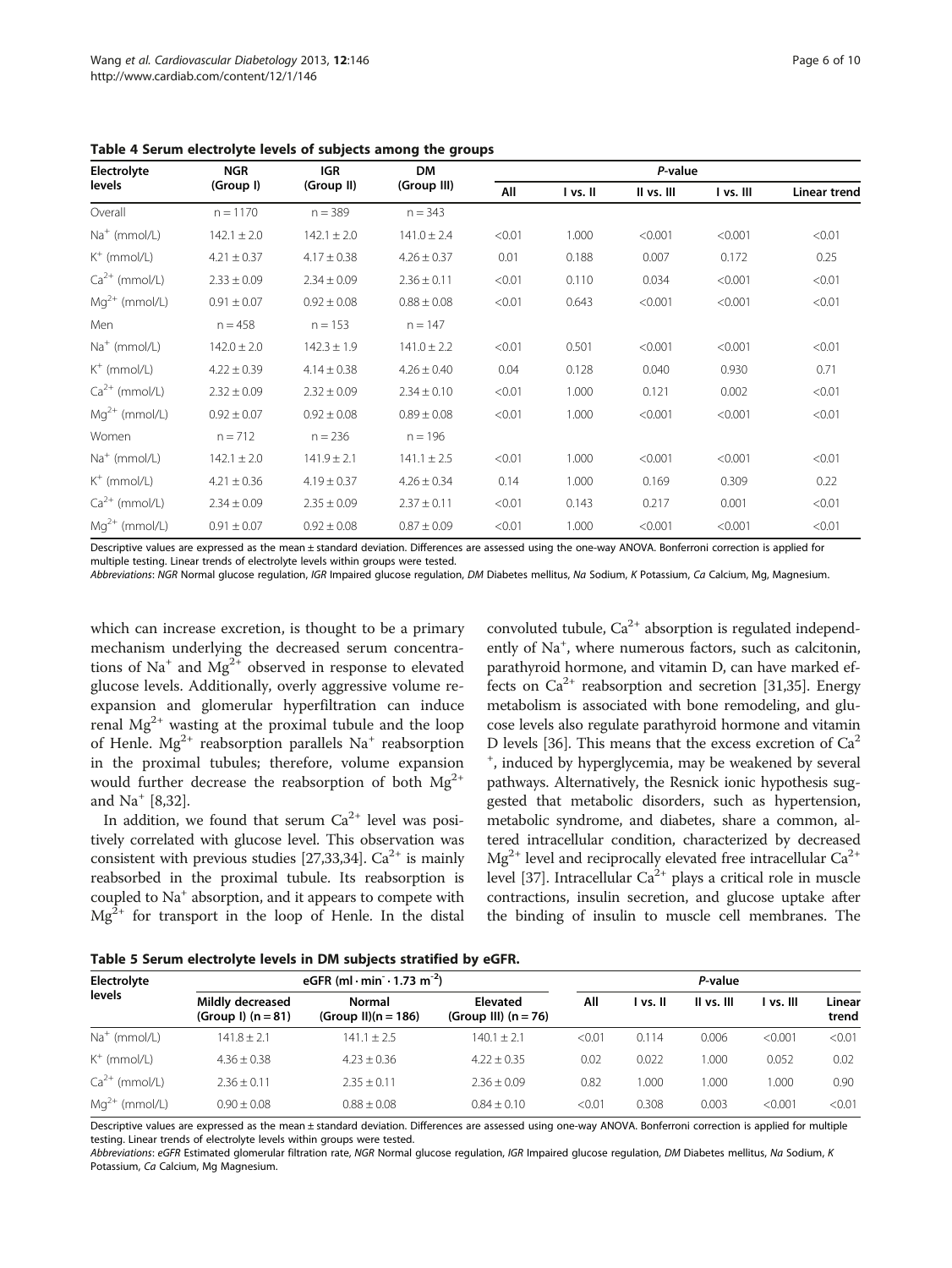| Dependent variables | Independent variables | Std $\beta$ | β        | <b>SE</b> | P-value | $R^2$ |
|---------------------|-----------------------|-------------|----------|-----------|---------|-------|
| $Na+$               | FPG (mmol/L)          | $-0.35$     | $-0.319$ | 0.049     | < 0.01  | 0.23  |
| (mmol/L)            | 2hPG (mmol/L)         | $-0.19$     | $-0.093$ | 0.026     | < 0.01  | 0.16  |
|                     | HbA1c (%)             | $-0.25$     | $-0.386$ | 0.086     | < 0.01  | 0.18  |
| $K^+$               | FPG (mmol/L)          | 0.01        | 0.001    | 0.008     | 0.99    | 0.04  |
| (mmol/L)            | 2hPG (mmol/L)         | 0.03        | 0.002    | 0.004     | 0.63    | 0.04  |
|                     | HbA1c (%)             | 0.08        | 0.018    | 0.014     | 0.21    | 0.05  |
| $Ca2+$              | FPG (mmol/L)          | 0.11        | 0.004    | 0.002     | 0.07    | 0.04  |
| (mmol/L)            | 2hPG (mmol/L)         | 0.09        | 0.002    | 0.001     | 0.14    | 0.04  |
|                     | HbA1c (%)             | 0.17        | 0.011    | 0.004     | < 0.01  | 0.06  |
| $Mq^{2+}$           | FPG (mmol/L)          | $-0.29$     | $-0.009$ | 0.002     | < 0.01  | 0.17  |
| (mmol/L)            | 2hPG (mmol/L)         | $-0.17$     | $-0.003$ | 0.001     | < 0.01  | 0.13  |
|                     | $HbA1c$ (%)           | $-0.34$     | $-0.018$ | 0.003     | < 0.01  | 0.20  |

<span id="page-6-0"></span>Table 6 Multiple linear regression analyses of the associations between electrolyte levels and glucose levels in DM subjects

Linear regression analysis, where electrolyte levels is used as the dependent variable, FPG, 2hPG, HbA1c are the independent variables, and gender, age, BMI, SBP, DBP, TG, HDL and eGFR levels are the co-variables, using the Enter method.

Abbreviations: FPG Fasting plasma glucose, 2hPG 2-hour post-load plasma glucose, HbA1c Glycosylated hemoglobin, Na Sodium, K Potassium, Ca Calcium, Ma Magnesium.

| Table 7 Serum electrolyte levels in DM subjects with and |  |
|----------------------------------------------------------|--|
| without macrovascular complications                      |  |

| <b>Electrolyte levels</b> | Subgroups                          | P-value                        |       |
|---------------------------|------------------------------------|--------------------------------|-------|
|                           | Non-CVD                            | <b>CVD</b>                     |       |
|                           | $(n = 306)$                        | $(n = 37)$                     |       |
| $Na+$ (mmol/L)            | $141.1 \pm 2.4$                    | $140.9 \pm 2.6$                | 0.317 |
| $K^+$ (mmol/L)            | $4.25 \pm 0.37$                    | $4.34 \pm 0.36$                | 0.346 |
| $Ca^{2+}$ (mmol/L)        | $2.36 \pm 0.11$                    | $2.37 \pm 0.09$                | 0.768 |
| $Mq^{2+}$ (mmol/L)        | $0.88 \pm 0.08$                    | $0.85 \pm 0.11$                | 0.004 |
|                           | Non-PAD                            | PAD                            |       |
|                           | $(n = 271)$                        | $(n = 15)$                     |       |
| $Na+$ (mmol/L)            | $141.1 \pm 2.3$                    | $140.7 \pm 3.2$                | 0.094 |
| $K^+$ (mmol/L)            | $4.25 \pm 0.37$                    | $4.21 \pm 0.25$                | 0.579 |
| $Ca2+$ (mmol/L)           | $2.36 \pm 0.10$                    | $2.33 \pm 0.11$                | 0.417 |
| $Mq^{2+}$ (mmol/L)        | $0.87 \pm 0.08$                    | $0.85 \pm 0.10$                | 0.081 |
|                           | Non-macrovascular<br>complications | Macrovascular<br>complications |       |
|                           | $(n = 243)$                        | $(n = 50)$                     |       |
| $Na+$ (mmol/L)            | $141.0 \pm 2.3$                    | $141.0 \pm 2.8$                | 0.221 |
| $K^+$ (mmol/L)            | $4.24 \pm 0.37$                    | $4.31 \pm 0.34$                | 0.555 |
| $Ca2+$ (mmol/L)           | $2.36 \pm 0.11$                    | $2.35 \pm 0.10$                | 0.667 |
| $Mq^{2+}$ (mmol/L)        | $0.87 \pm 0.08$                    | $0.86 \pm 0.10$                | 0.017 |

Descriptive values are expressed as the mean ± standard deviation. Differences are assessed using ANCOVA, adjusted for age, gender, BMI, WC, hypertension and dyslipidemia.

Abbreviations: CVD Cardiovascular disease, PAD Peripheral artery disease, Na Sodium, K Potassium, Ca Calcium, Mg Magnesium.

most common clinical manifestations of type 2 DM is insulin resistance, which mostly occurs in skeletal muscle, and the impairment of insulin secretion [[38](#page-8-0)]. All these factors may account for the elevation of serum  $Ca^{2+}$  level in subjects with DM, and especially in patients whose eGFR levels are increased.

Furthermore, it has been observed that cellular membrane electrolyte transporter Na<sup>+</sup>-K<sup>+</sup>-ATPase dysfunction in diabetic subjects, can be secondary to hyperglycemia [[39](#page-8-0)]. And the functions of  $Ca^{2+}$ -Mg<sup>2+</sup>-ATPase, Na<sup>+</sup>/Ca<sup>2+</sup> exchanger and  $Ca^{2+}$  pump, which are located in cell membrane, mitochondria or endoplasmic reticulum, have been shown to be impaired in diabetes [[40,41](#page-8-0)]. Electrolyte disturbances within cells can be induced by them above mentioned. The combination of intracellular and extracellular electrolyte disturbances may be implicated in the pathogenesis of neuropathy, nephropathy and vascular complications in diabetic patients.

# Serum  $Mg^{2+}$  level is further decreased in subjects with diabetic macrovascular complications

We found that serum  $Mg^{2+}$  level was reduced in subjects with diabetic macrovascular complications. Ma et al. also demonstrated that, in African Americans and Caucasians, serum  $Mg^{2+}$  level was significantly lower in subjects with prevalent CVD and diabetes [\[42\]](#page-8-0). Recently, Larsson et al. performed a meta-analysis based on eight prospective studies and concluded that there was a significant inverse relationship between dietary  $Mg^{2+}$  intake and stroke risk [[43](#page-8-0)]. It has also been observed that serum  $Mg^{2+}$  depletion is associated with some PAD symptoms, such as foot ulcers, in subjects with type 2 DM [[44](#page-8-0)]. In addition, Resnick ionic hypothesis suggested that the intracellular  $\mathrm{Mg^{2+}}$  level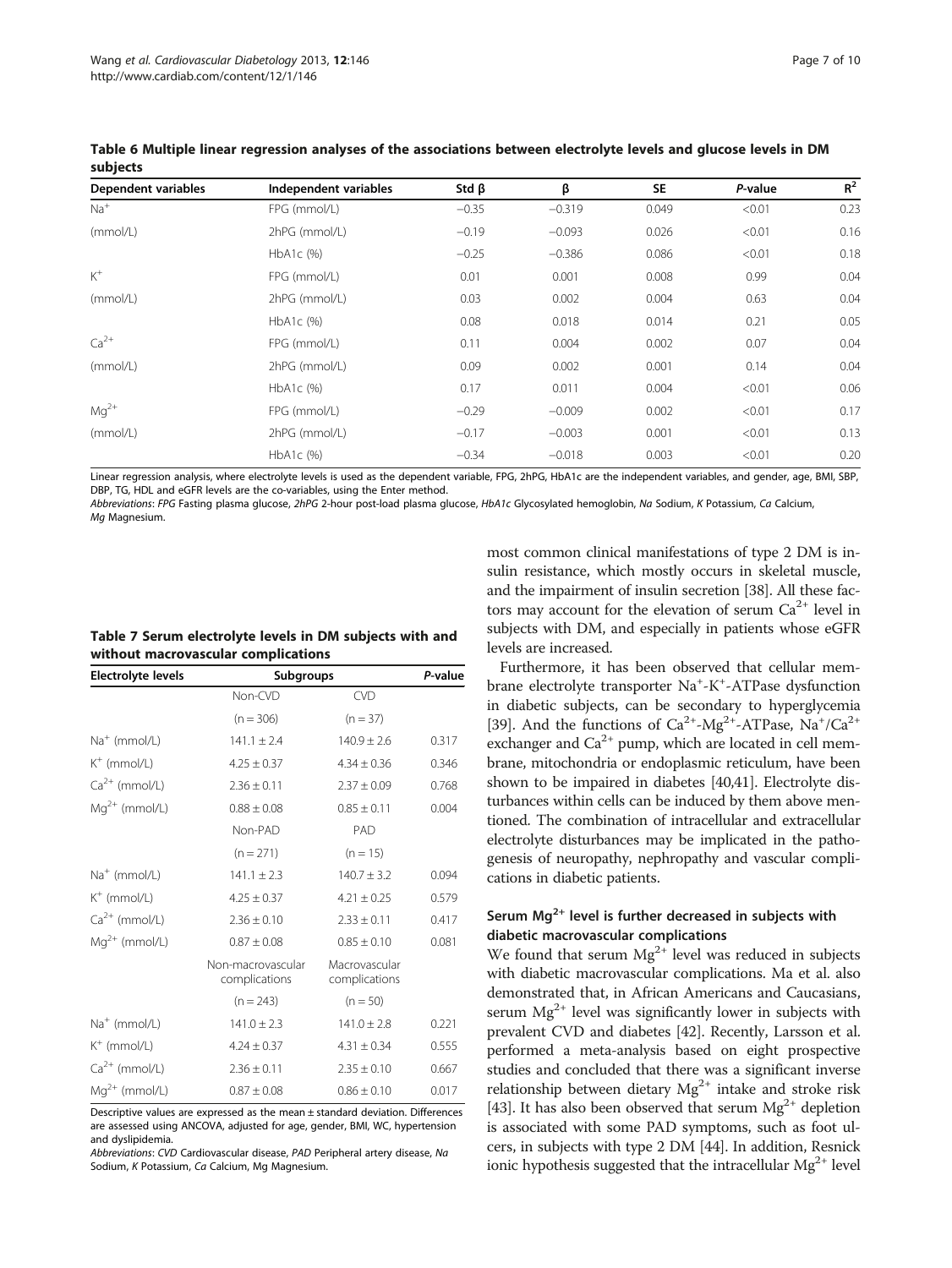<span id="page-7-0"></span>is generally suppressed, which summarizes the primacy of a common cellular defect in ion handling in various clinical manifestations of metabolic disorders [\[37](#page-8-0)]. Both decreased intracellular and extracellular  $Mg^{2+}$  concentrations may accelerate atherogenesis via the elevation of inflammatory cytokines and lipid oxidation, an increase in endothelial cell growth and the inhibition of cellular DNA repair [[45-48\]](#page-8-0).

Diabetic macrovascular complications, CVD in particular, are currently the leading cause of death for diabetic patients. It has been reported that even low  $Mg^{2+}$ levels that are still within the normal reference range are associated with all-cause mortality in patients with T2DM [10]. Our results would raise awareness of physicians, especially in China, and allow them to promptly correct mild electrolyte disturbances in diabetic patients. Even though many observational studies of electrolyte disturbances in patients with diabetes have consistently report that  $Mg^{2+}$  intervention may be extremely useful in the prevention and treatment of the cardiometabolic syndrome [[49\]](#page-8-0), some results of intervention studies, especially those involving daily electrolyte supplements for the prevention of DM or against diabetic complications, are controversial [\[50\]](#page-8-0).

#### Strengths and limitations

The first strength was that our subjects were from a large population-based survey. The symptoms and complications of the diabetes group were relatively mild, and the effects of iatrogenic factors on electrolytes were less than in those patients who were administrated in hospital. Secondly, we matched subjects among the NGR, IGR and DM groups to reduce the significant differences in gender and age distribution. A main limitation of our study was that we only measured the total serum electrolytes levels, but not free ionized or intracellular electrolytes or levels in other biological samples from the subjects [[51](#page-8-0)], which need some special apparatus to measure [\[52](#page-9-0)]. Although questionnaire data are of great value in collecting the information of the history of nonfatal CVDs, misclassification remains a possibility [\[53](#page-9-0)]. Moreover, even though the analyses were adjusted for the common risk factors of age, gender, obesity, hypertension and dyslipidemia, unmeasured factors, such as eating habits and other medications, may have indirect effects on the electrolyte regulation and interfere with the relationship between CVD and electrolyte disturbances. Our study also did not elucidate the causal relationship of serum electrolyte levels on the development of DM and diabetic macrovascular complications.

#### Conclusions

Our study advances our knowledge of electrolytes levels in Chinese subjects with diabetes that these subjects have

decreased Na<sup>+</sup> and Mg<sup>2+</sup> and increased Ca<sup>2+</sup> levels compared to normal subjects. These alterations in electrolyte levels may underlie many of the pathophysiologic and clinical characteristics of diabetes. Furthermore, significant negative associations were found between serum Na<sup>+</sup>, Mg<sup>2+</sup> levels and glucose level respectively, while  $Ca<sup>2+</sup>$  level was positively associated with glucose level. Of more importance, the subjects with lower serum  $Mg^{2+}$  level had an increased likelihood of diabetic macrovascular complications.

#### Abbreviations

NGR: Normal glucose regulation; IGR: Impaired glucose regulation; DM: Diabetes mellitus; FPG: Fasting plasma glucose; 2hPG: Two hour post-load plasma glucose; HbA1c: Glycosylated hemoglobin A1c; ABI: Ankle brachial index; eGFR: estimated glomerular filtration rate; CVD: Cardiovascular disease; PAD: Peripheral arterial disease; Na<sup>+</sup>: Sodium; K<sup>+</sup>: Potassium Ca<sup>2+</sup>: Calcium; Mg<sup>2+</sup>: Magnesium.

#### Competing interests

The authors declare that they have no competing interests.

#### Authors' contributions

Shenqi Wang and Xuhong Hou performed the statistical analysis and wrote the manuscript; Yu Liu and Huijuan Lu participated in the data collection and checked the data; Li Wei contributed to discussion; Weiping Jia and Yuqian Bao participated in the design of this study and edited the manuscript. All authors have read and approved the final manuscript.

#### Acknowledgments

This work was supported by grants from the Drug Innovation Program of National Science and Technology Project (2011ZX09307-001-02), the Public Health Key Disciplines of Shanghai (12GWZX0104), and the Key Project of Science and Technology of Shanghai (09DZ1950202).

We thank all the members for their contribution to this survey, as listed below.

Hui Chen, Suying Jiang and Rong Fang, Caoyang Community Health Center, Shanghai, P.R. China; Zhiyuan Chen, Honglian Liu and Yanhong Shen, Huayang Community Health Center, Shanghai, P.R. China

#### Received: 26 March 2013 Accepted: 19 September 2013 Published: 10 October 2013

#### References

- 1. Hall JE, Guyton AC: Textbook of medical physiology. St Louis, Mo: Elsevier Saunders; 2006:228.
- 2. Lobo DN: Fluid, electrolytes and nutrition: physiological and clinical aspects. Proc Nutr Soc 2004, 63(3):453–466.
- 3. DeFronzo RA, Goldberg M, Agus ZS: The effects of glucose and insulin on renal electrolyte transport. J Clin Invest 1976, 58(1):83–90.
- 4. Katz MA: Hyperglycemia-induced hyponatremia–calculation of expected serum sodium depression. N Engl J Med 1973, 289(16):843–844.
- 5. Al-Rubeaan K, Siddiqui K, Abu Risheh K, Hamsirani R, Alzekri A, Alaseem A, Saleh SM, Al-Yami Z, Al-Ghamdi A, Alayed K: Correlation between serum electrolytes and fasting glucose and Hb1Ac in Saudi diabetic patients. Biol Trace Elem Res 2011, 144(1–3):463–468.
- 6. Levy J, Stern Z, Gutman A, Naparstek Y, Gavin JR 3rd, Avioli LV: Plasma calcium and phosphate levels in an adult noninsulin-dependent diabetic population. Calcif Tissue Int 1986, 39(5):316–318.
- 7. Simmons D, Joshi S, Shaw J: Hypomagnesaemia is associated with diabetes: Not pre-diabetes, obesity or the metabolic syndrome. Diabetes res clin practice 2010, 87(2):261–266.
- 8. Pham PC, Pham PM, Pham SV, Miller JM, Pham PT: Hypomagnesemia in patients with type 2 diabetes. Clin J Am Soc Nephrol 2007, 2(2):366-373.
- 9. Padwal R, Laupacis A: Antihypertensive therapy and incidence of type 2 diabetes: a systematic review. Diabetes Care 2004, 27(1):247–255.
- 10. Haglin L, Tornkvist B, Backman L: Prediction of all-cause mortality in a patient population with hypertension and type 2 DM by using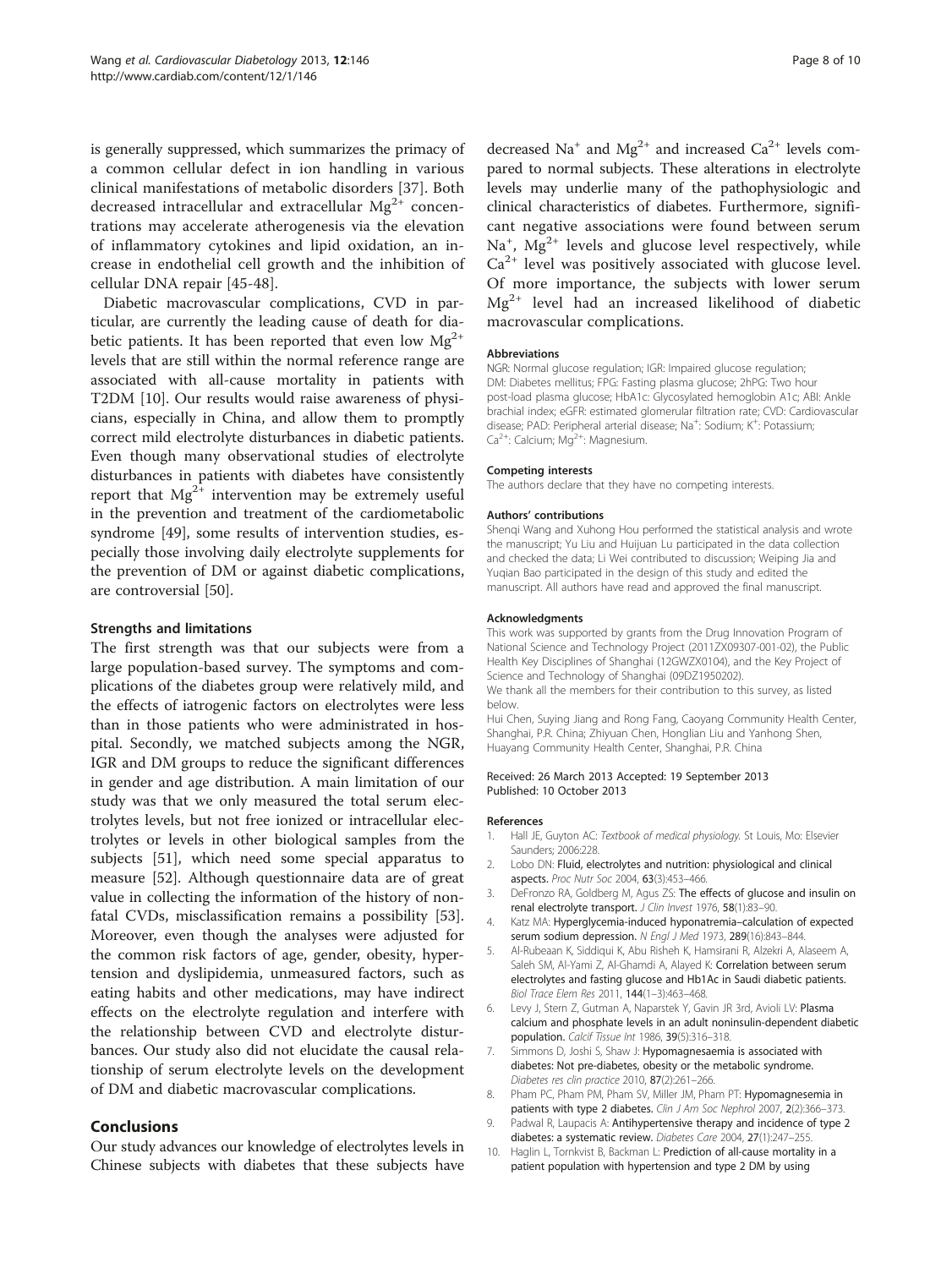<span id="page-8-0"></span>traditional risk factors and serum-phosphate,-calcium and-magnesium. Acta Diabetol 2007, 44(3):138–143.

- 11. Song Y, He K, Levitan E, Manson J, Liu S: Effects of oral magnesium supplementation on glycaemic control in Type 2 diabetes: a meta-analysis of randomized double‐blind controlled trials. Diabetic med 2006, 23(10):1050–1056.
- 12. Ohira T, Peacock JM, Iso H, Chambless LE, Rosamond WD, Folsom AR: Serum and dietary magnesium and risk of ischemic stroke: the Atherosclerosis Risk in Communities Study. Am J Epidemiol 2009, 169(12):1437–1444.
- 13. Yang W, Lu J, Weng J, Jia W, Ji L, Xiao J, Shan Z, Liu J, Tian H, Ji Q, et al: Prevalence of Diabetes among Men and Women in China. New England J Med 2010, 362(12):1090–1101.
- 14. Villegas R, Gao YT, Dai Q, Yang G, Cai H, Li H, Zheng W, Shu XO: Dietary calcium and magnesium intakes and the risk of type 2 diabetes: the Shanghai women's health study. Am J Clin Nutr 2009, 89(4):1059-1067.
- 15. Jia WP, Pang C, Chen L, Bao YQ, Lu JX, Lu HJ, Tang JL, Wu YM, Zuo YH, Jiang SY, et al: Epidemiological characteristics of diabetes mellitus and impaired glucose regulation in a Chinese adult population: the Shanghai diabetes studies, a cross-sectional 3-year follow-up study in Shanghai urban communities. Diabetologia 2007, 50(2):286–292.
- 16. Bao Y, Ma X, Li H, Zhou M, Hu C, Wu H, Tang J, Hou X, Xiang K, Jia W: Glycated haemoglobin A1c for diagnosing diabetes in Chinese population: cross sectional epidemiological survey. BMJ 2010, 340:c2249.
- 17. National Kidney Foundation: K/DOQI clinical practice guidelines for chronic kidney disease: evaluation, classification, and stratification. Am J Kidney Dis 2002, 39(2 Suppl 1):S1–S266.
- 18. For a complete listing of the members of the Joint National Committee on Prevention, Detection, Evaluation and Treatment of High Blood Pressure and the National High Blood Pressure Education Program Coordinating Committee: The sixth report of the joint national committee on prevention, detection, evaluation, and treatment of high blood pressure. Arch Intern Med 1997, 157(21):2413–2446.
- Hirsch AT, Haskal ZJ, Hertzer NR, Bakal CW, Creager MA, Halperin JL, Hiratzka LF, Murphy WR, Olin JW, Puschett JB, et al: ACC/AHA 2005 Practice Guidelines for the management of patients with peripheral arterial disease (lower extremity, renal, mesenteric, and abdominal aortic): a collaborative report from the American Association for Vascular Surgery/Society for Vascular Surgery, Society for Cardiovascular Angiography and Interventions, Society for Vascular Medicine and Biology, Society of Interventional Radiology, and the ACC/AHA Task Force on Practice Guidelines (Writing Committee to Develop Guidelines for the Management of Patients With Peripheral Arterial Disease): endorsed by the American Association of Cardiovascular and Pulmonary Rehabilitation; National Heart, Lung, and Blood Institute; Society for Vascular Nursing; TransAtlantic Inter-Society Consensus; and Vascular Disease Foundation. Circulation 2006, 113(11):e463–e654.
- 20. Alberti KG, Zimmet PZ: Definition, diagnosis and classification of diabetes mellitus and its complications. Part 1: diagnosis and classification of diabetes mellitus provisional report of a WHO consultation. Diabet Med 1998, 15(7):539–553.
- 21. Chalmers J: The 1999 WHO-ISH guidelines for the management of hypertension. Med J Aust 1999, 171(9):458–459.
- 22. Expert Panel on Metabolic Syndrome of Chinese Diabetes Society: Recommendations on metabolic syndrome of chinese diabetes society (Chinese). Chin J Diab 2004, 12:156–161.
- 23. Yang ZJ, Liu J, Ge JP, Chen L, Zhao ZG, Yang WY: Prevalence of cardiovascular disease risk factor in the Chinese population: the 2007–2008 China national diabetes and metabolic disorders study. Eur Heart J 2012, 33(2):213-220.
- 24. Johnson RC, Leopold JA, Loscalzo J: Vascular calcification: pathobiological mechanisms and clinical implications. Circ Res 2006, 99(10):1044–1059.
- 25. Kitabchi AE, Umpierrez GE, Murphy MB, Kreisberg RA: Hyperglycemic crises in adult patients with diabetes: a consensus statement from the American diabetes association. Diabetes Care 2006, 29(12):2739–2748.
- 26. McNair P, Madsbad S, Christiansen C, Christensen MS, Transbol I: Hyponatremia and hyperkalemia in relation to hyperglycemia in insulin-treated diabetic out-patients. Clin Chim Acta 1982, 120(2):243–250.
- 27. Haglin L, Backman L, Tornkvist B: A structural equation model for assessment of links between changes in serum triglycerides, -urate, and -glucose and changes in serum calcium, -magnesium and -phosphate in type 2 diabetes and non-diabetes metabolism. Cardiovasc Diabetol 2011, 10:116.
- 28. Roscoe J, Halperin M, Rolleston F, Goldstein M: Hyperglycemia-induced hyponatremia: metabolic considerations in calculation of serum sodium depression. Can Med Assoc J 1975, 112(4):452.
- 29. Hillier TA, Abbott RD, Barrett EJ: Hyponatremia: evaluating the correction factor for hyperglycemia. Am j med 1999, 106(4):399–403.
- 30. Yajnik C, Smith R, Hockaday T, Ward N: Fasting plasma magnesium concentrations and glucose disposal in diabetes. British med j (Clin res ed) 1984, 288(6423):1032–1034.
- 31. Guyton A, Hall J: Textbook of medical physiology. Philadelphia, PA: Elsevier Saunders; 2006:348–381.
- 32. Vallon V, Richter K, Blantz RC, Thomson S, Osswald H: Glomerular hyperfiltration in experimental diabetes mellitus: potential role of tubular reabsorption. J Am Soc Nephrol 1999, 10(12):2569-2576.
- 33. Yamaguchi T, Kanazawa I, Takaoka S, Sugimoto T: Serum calcium is positively correlated with fasting plasma glucose and insulin resistance, independent of parathyroid hormone, in male patients with type 2 diabetes mellitus. Metabolism 2011, 60(9):1334–1339.
- 34. Sun G, Vasdev S, Martin GR, Gadag V, Zhang H: Altered calcium homeostasis is correlated with abnormalities of fasting serum glucose, insulin resistance, and beta-cell function in the Newfoundland population. Diabetes 2005, 54(11):3336–3339.
- 35. Agus ZS: Hypomagnesemia. J Am Soc Nephrol 1999, 10(7):1616–1622.
- 36. Frost M, Abrahamsen B, Nielsen TL, Hagen C, Andersen M, Brixen K: Vitamin D status and PTH in young men: a cross-sectional study on associations with bone mineral density, body composition and glucose metabolism. Clin Endocrinol (Oxf) 2010, 73(5):573–580.
- 37. Barbagallo M, Dominguez LJ, Resnick LM: Magnesium metabolism in hypertension and type 2 diabetes mellitus. Am J Ther 2007, 14(4):375-385.
- 38. Bjornholm M, Zierath JR: Insulin signal transduction in human skeletal muscle: identifying the defects in Type II diabetes. Biochem Soc Trans 2005, 33(Pt 2):354–357.
- 39. Shahid SM, Rafique R, Mahboob T: Electrolytes and sodium transport mechanism in diabetes mellitus. Pak J Pharm Sci 2005, 18(2):6–10.
- 40. Mikaelian NP, Gurina AE, Terent'ev AA: Dysfunction of membrane-receptor system of blood cells and kidney tissue in experimental diabetes mellitus. Bull Exp Biol Med 2013, 154(5):610–613.
- 41. Dhalla NS, Rangi S, Zieroth S, Xu YJ: Alterations in sarcoplasmic reticulum and mitochondrial functions in diabetic cardiomyopathy. Exp Clin Cardiol 2012, 17(3):115–120.
- 42. Ma J, Folsom AR, Melnick SL, Eckfeldt JH, Sharrett AR, Nabulsi AA, Hutchinson RG, Metcalf PA: Associations of serum and dietary magnesium with cardiovascular disease, hypertension, diabetes, insulin, and carotid arterial wall thickness: the ARIC study. Atherosclerosis Risk in Communities Study. J Clin Epidemiol 1995, 48(7):927–940.
- 43. Larsson SC, Orsini N, Wolk A: Dietary magnesium intake and risk of stroke: a meta-analysis of prospective studies. Am J Clin Nutr 2012, 95(2):362–366.
- 44. Rodriguez-Moran M, Guerrero-Romero F: Low serum magnesium levels and foot ulcers in subjects with type 2 diabetes. Arch Med Res 2001, 32(4):300–303.
- 45. Paolisso G, Scheen A, D'Onofrio F, Lefebvre P: Magnesium and glucose homeostasis. Diabetologia 1990, 33(9):511–514.
- 46. Hashimoto T, Hara A, Ohkubo T, Kikuya M, Shintani Y, Metoki H, Inoue R, Asayama K, Kanno A, Nakashita M, et al: Serum magnesium, ambulatory blood pressure, and carotid artery alteration: the Ohasama study. Am J Hypertens 2010, 23(12):1292–1298.
- 47. Maier JA, Malpuech-Brugere C, Zimowska W, Rayssiguier Y, Mazur A: Low magnesium promotes endothelial cell dysfunction: implications for atherosclerosis, inflammation and thrombosis. Biochim Biophys Acta 2004, 1689(1):13–21.
- 48. Adhikari S, Toretsky JA, Yuan L, Roy R: Magnesium, essential for base excision repair enzymes, inhibits substrate binding of N-methylpurine-DNA glycosylase. J Biol Chem 2006, 281(40):29525–29532.
- 49. Barbagallo M, Dominguez LJ: Magnesium intake in the pathophysiology and treatment of the cardiometabolic syndrome: where are we in 2006? J Cardiometab Syndr 2006, 1(5):356–357.
- 50. Martini LA, Catania AS, Ferreira SR: Role of vitamins and minerals in prevention and management of type 2 diabetes mellitus. Nutr Rev 2010, 68(6):341–354.
- 51. Afridi HI, Kazi TG, Kazi N, Jamali MK, Arain MB, Jalbani N, Sarfaraz RA, Shah A, Kandhro GA, Shah AQ, et al: Potassium, calcium, magnesium, and sodium levels in biological samples of hypertensive and nonhypertensive diabetes mellitus patients. Biol Trace Elem Res 2008, 124(3):206–224.